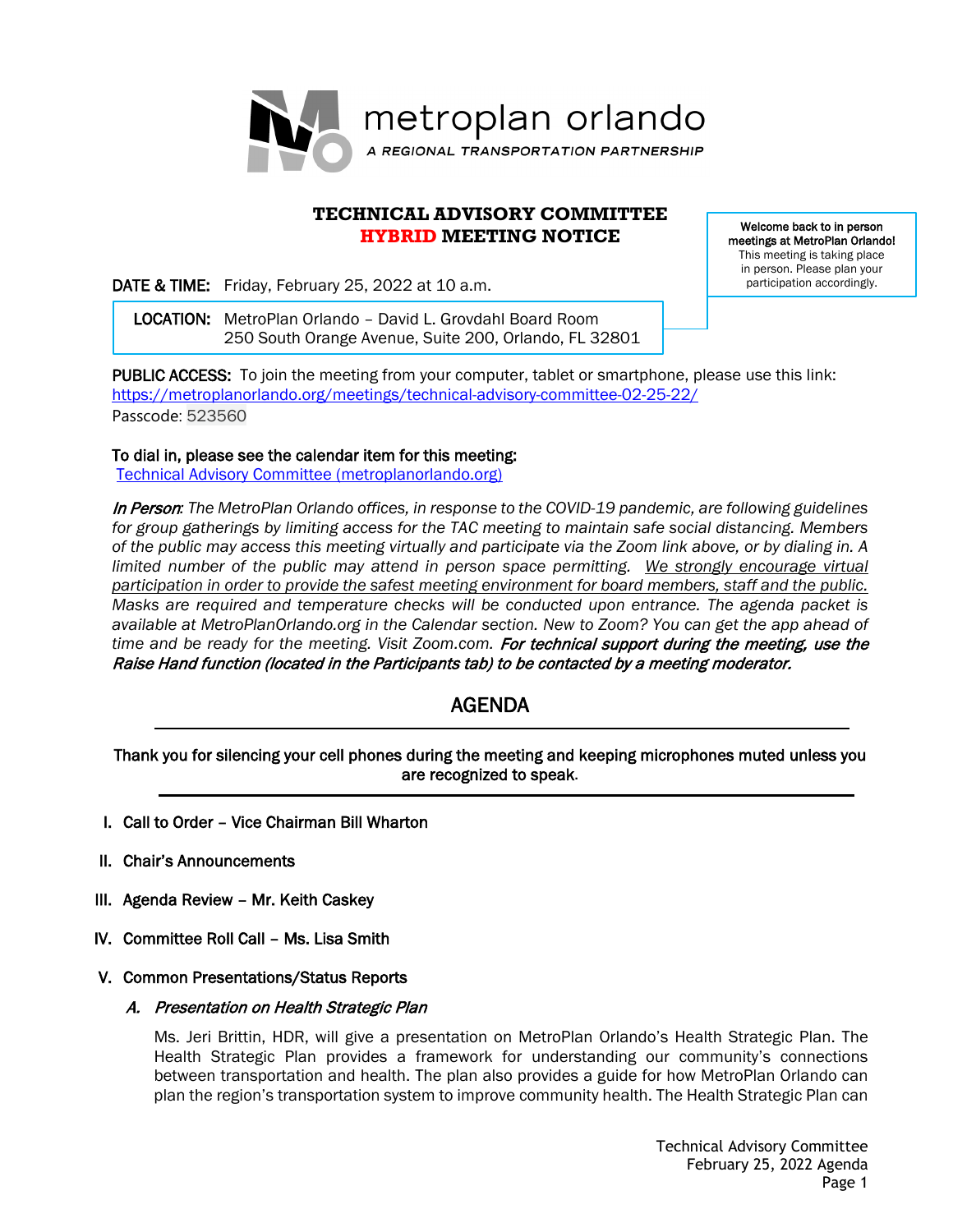be viewed on MetroPlan Orlando's website at [https://metroplanorlando.org/programs](https://metroplanorlando.org/programs-resources/health-transportation/)[resources/health-transportation/](https://metroplanorlando.org/programs-resources/health-transportation/)

## B. Presentation on FY 2020/21 Traffic Signal Retiming Program (Tab 1)

Ms. Lara Bouck, MetroPlan Orlando staff, will give a presentation on MetroPlan Orlando's FY 2020/21 Traffic Signal Retiming Program. A signal retiming infographic is included in Tab 1.

## C. Presentation on SR 414 Extension PD&E Study

Mr. Will Hawthorne, CFX, and Ms. Sunserea Dalton, Jacobs Engineering, will give a presentation on the SR 414 Extension Project Development and Environment (PD&E) study being conducted by the Central Florida Expressway Authority.

#### VI. Public Comments on Action Items

Comments from the public will be heard pertaining to **Action Items** on the agenda for this virtual meeting. Public comments submitted in advance of the meeting, by email to [Comment@MetroPlanOrlando.org](mailto:Comment@MetroPlanOrlando.org) or phone to 407-906-2347, will be read into the record by a meeting moderator. People wishing to speak during the virtual meeting should use the Raise Hand feature on the Zoom platform, and a meeting host will unmute your microphone to speak. Each speaker should state name and address for the record and is limited to two minutes. People wishing to speak on other items will be acknowledged in the same way, under Agenda Item XII.

## VII. Action Items

# A. December 3, 2021 & January 28, 2022 TAC Meeting Minutes (Tab 2)

Approval is requested of the meeting minutes for December 3, 2021, since the January 28<sup>th</sup> meeting was a virtual workshop, and the meeting minutes for January 28, 2022. The January 28<sup>th</sup> minutes are provided in Tab 2. (The December  $3<sup>rd</sup>$  minutes were provided in the agenda packets for the January 28th meeting.)

# B. Ratification of Board Action Item for February 9, 2022

The TAC is requested to ratify the action taken by the MetroPlan Orlando Board at their meeting on February 9, 2022 to approve FDOT's targets for Safety, Travel Time Reliability, Bridge and Pavement Condition, as well as the targets established in the LYNX Transit Asset Management (TAM) plan. This item was presented for review and discussion at the TAC's January 28<sup>th</sup> virtual workshop.

# C. 2045 Metropolitan Transportation Plan Revision (Tab 3)

Mr. Alex Trauger, MetroPlan Orlando staff, is requesting the TAC to recommend that the 2045 MTP be amended to include several new projects. Attachments pertaining to this amendment request are provided in Tab 3.

# D. Approval of FY 2022/23 - 2023/24 UPWP (Tab 4)

Following a brief presentation, action will be requested by Mr. Nick Lepp, MetroPlan Orlando staff, to recommend approval of the FY 2022/23 - 2023/24 Unified Planning Work Program (UPWP). An attachment is provided in Tab 4.

#### E. Acknowledgement of FDOT Annual Certification Review Report (Tab 5)

Mr. Tyler Burgett, FDOT staff, will present FDOT's report on the 2022 Annual Certification Review of MetroPlan Orlando and is requesting the TAC to recommend acknowledgement of the report. Attachments are provided in Tab 5.